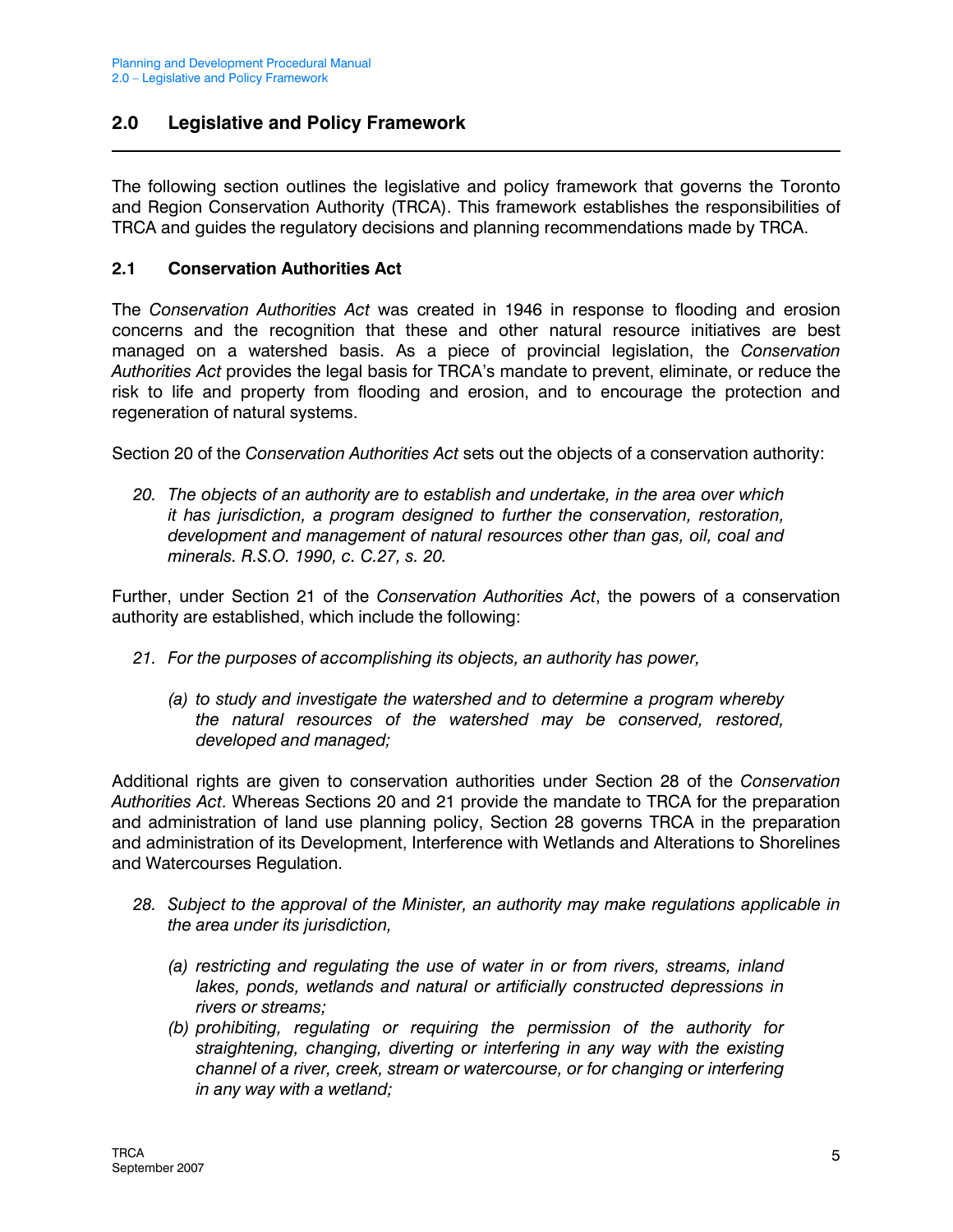(c) prohibiting, regulating or requiring the permission of the authority for development if, in the opinion of the authority, the control of flooding, erosion, dynamic beaches or pollution or the conservation of land may be affected by the development.

Since it was established under the *Conservation Authorities Act* in 1957. TRCA has undertaken numerous projects and programs, ranging in scale from broad to site specific. Moreover, TRCA's role in development review has evolved from strictly managing development adjacent to natural hazards, to providing technical expertise in natural heritage protection, including terrestrial, aquatic, and surface and groundwater management. In addition to reviewing site specific development applications, TRCA provides input and technical support in the development and implementation of municipal Official Plans, Secondary Plans, environmental studies, and special municipal by-laws (e.g., sediment and erosion control, fill and grading), as well as provincial legislation, regulations and plans. Through staff participation in various committees and studies, TRCA provides valuable information and advice on flood control, stormwater management, and the protection and enhancement of natural features and functions within its watersheds.

Within the planning context, TRCA endeavours to fulfill its responsibilities under the Conservation Authorities Act by undertaking three fundamental activities: developing watershed plans, formulating policy, and implementing a natural hazard-based Regulation. The following subsections describe each of these activities in turn.

#### 2.1.1 Watershed Plans

Watershed planning is an integrated, ecosystem-based approach to land and water use planning that uses drainage boundaries to define the area of study. Watershed planning involves an examination of resource management issues and opportunities at a regional scale. The resulting watershed plan provides detailed technical analysis and guidance to local, regional and provincial governments with regard to environmental protection, conservation, and restoration within the contexts of land and water use, and the planning of future development. Watershed plans also provide direction to local non-governmental organizations and private landowners with regard to best management practices and opportunities for environmental stewardship. It is important to note that watersheds are recognized in the Provincial Policy Statement (PPS) as an ecologically meaningful scale for planning.

Watershed planning involves undertaking comprehensive studies of natural features and functions, human use, and the interdependencies among these elements. Interdisciplinary technical studies in support of watershed plans help to develop a better understanding of environmental stresses associated with current land and water use and watershed activities. Modelling techniques and expert analysis are combined to predict the response of the natural system to future scenarios of resource use and management measures. Based on the integration of results from technical studies and public input, preferred management strategies are recommended, targets for best management practices are established, and priorities for regeneration and stewardship are identified.

Through the watershed planning process, TRCA obtains a broad understanding of ecosystem function and status, and advocates that management recommendations be implemented at an early stage in the planning process. Watershed plans have been prepared for most of the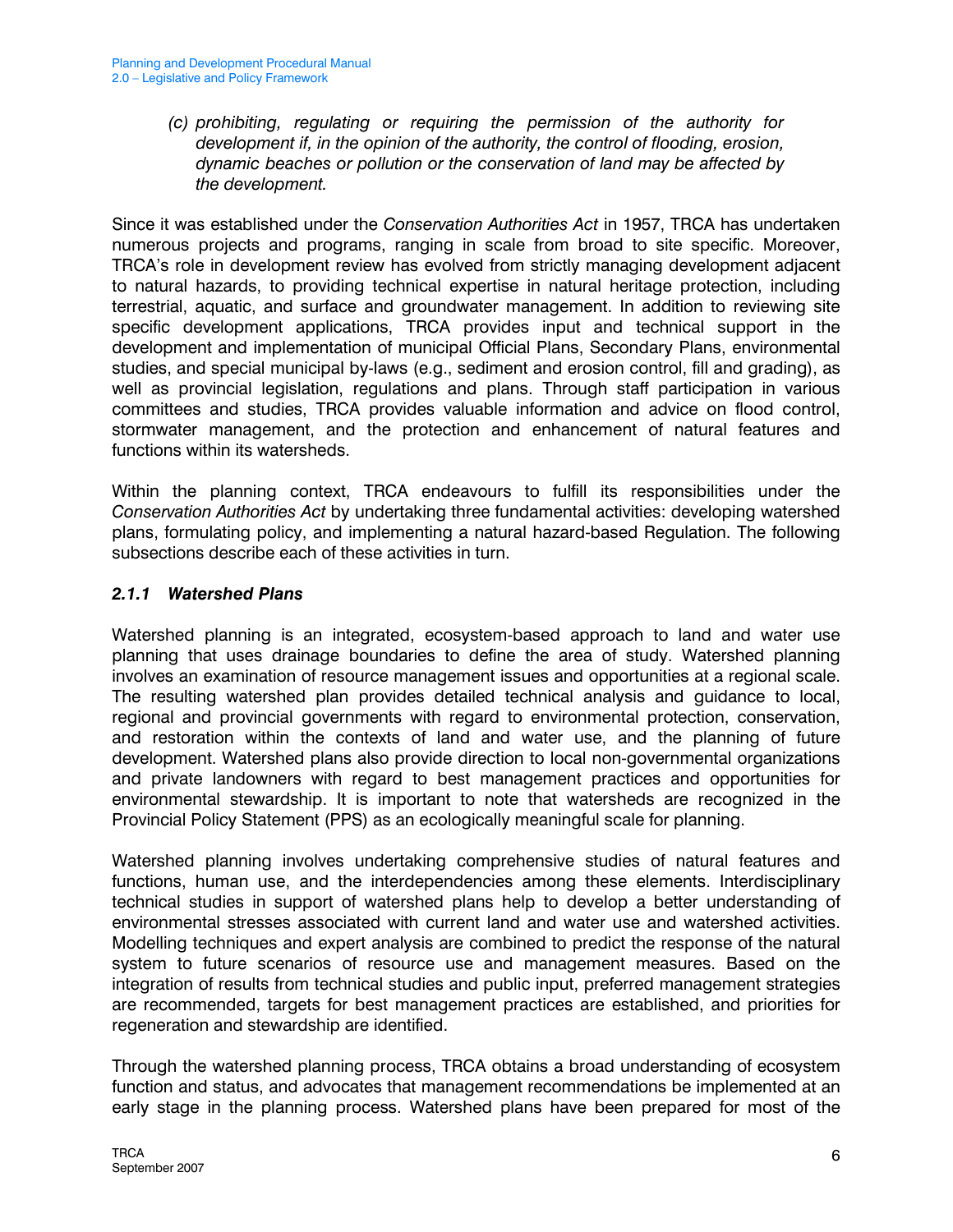watersheds within TRCA's jurisdiction. However, watershed planning is not a static process. Areas where plans have been undertaken must be monitored to determine if the goals and objectives of the plans are being met. Plans must also be updated as new issues emerge and new science develops.

## 2.1.2 Valley and Stream Corridor Management Program

The Valley and Stream Corridor Management Program (VSCMP) is the main policy document used by staff to guide the review of development applications. The VSCMP provides direction for the protection and restoration of valley and stream corridors and was adopted under Sections 20 and 21 of the Conservation Authorities Act in 1994. VSCMP policies promote the conservation of valleyland features and functions, including: the conveyance and storage of flood waters; the provision of groundwater recharge and discharge areas; nutrient and sediment transport; the provision of fish and wildlife habitat; and corridor linkages between significant natural areas. VSCMP policies also provide direction for the accommodation of development adjacent to valley and stream corridors that aims to protect natural heritage and manage flooding and erosion by promoting the provision of buffers between valley and stream corridors and proposed development. Through the development process, TRCA seeks to have significant natural areas, floodplains and lands subject to erosion and slope instability identified within open space or hazard land zoning categories, and to have those lands conveyed into public ownership for long term conservation, restoration and enhancement.

The overall objective of the VSCMP policies is to prevent new development from occurring within areas that may introduce risk to life and property associated with flooding, erosion, and slope instability, or development that is not compatible with the protection of these areas in their natural state. VSCMP policies define the valley and stream corridor boundary by the greater of the following:

- If the valley slope is stable, a minimum of 10 metres inland from the top of bank;
- If the valley slope is not stable, a minimum of 10 metres inland from the predicted long term stable slope projected from the existing stable/stabilized toe (base) of the slope, or the predicted location of the toe slope as shifted as a result of stream erosion over a 100-year period;
- **A minimum of 10 metres inland from the Regulatory Floodplain;**
- When the upstream drainage area is less than 125 hectares, a minimum of 10 metres inland from the predicted meander belt of the watercourse, expanded as required to convey the major system flows and/or to maintain riparian stream functions;
- If significant vegetation is present, a minimum of 10 metres inland from the limit of the vegetation.

# 2.1.3 Shoreline Management Program

In addition to the VSCMP, which is focused on valley and stream corridors, TRCA has a Shoreline Management Program designed to prevent the loss of life and limit the loss of property due to shoreline hazards. Adopted in 1980, the Program is a comprehensive approach to shoreline management that respects the natural attributes of the Lake Ontario waterfront. The Program recognizes the development pressures arising out the public's desire to live on the waterfront. The prevention of potential hazards to development located in areas vulnerable to the effects of flooding and erosion is the main focus of the Program.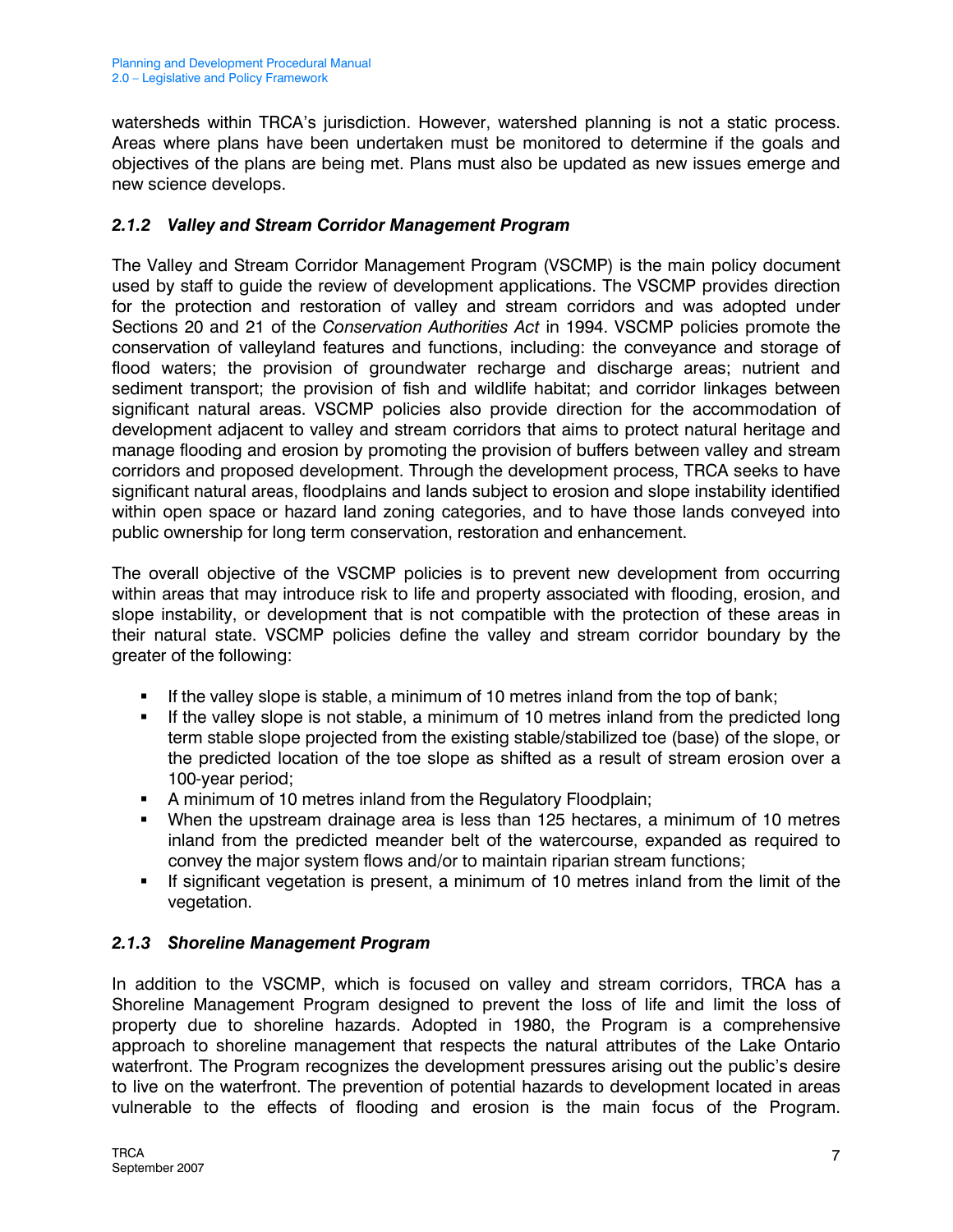Understanding the need for some shoreline modifications in order to minimize the loss of property, various alternative shoreline management measures are outlined to ensure that the appropriate treatment is used to balance natural coastal processes with pubic demand for open space and intensive waterfront development.

With the intent to minimize shoreline erosion and flooding-related problems, the Program establishes operational criteria, as outlined below.

- (a) Buildings, structures, or additions, (including paved surfaces), whether situated above or below ground level, should not be permitted in the following hazard impact zones, unless studies by a competent professional show that the buildings, structures, or additions will be safe during their life, which for Authority purposes is 100 years; and that the buildings structures or additions will not aggravate existing or create additional problems:
	- 10 metres back from the 100-year wave uprush line as determined by the Great Lakes Flood and Erosion-Prone Area Mapping where no definable bank exists; or
	- 10 metres back from the estimated 100-year erosion limit or if such information is not available, 10 metres back from the anticipated 2:1V slope for unprotected eroding shoreline; or
	- 10 metres back from a stable bank (assumed to be 2H:1V slope).
- (b) Surface drainage from any building, structure or paved surface should not be permitted to be discharged over shore cliffs. Such surface drainage should be directed away from the face of the shore cliff or, where appropriate, piped to the base of the cliff.

### 2.1.4 Ontario Regulation 166/06

TRCA administers Ontario Regulation 166/06: Development, Interference with Wetlands and Alterations to Shorelines and Watercourses (Appendix A). Through Ontario Regulation 166/06, TRCA has the ability to:

- (a) prohibit, regulate or require the permission of the authority for straightening, changing, diverting or interfering in any way with the existing channel of a river, creek, stream or watercourse, or for changing or interfering in any way with a wetland;
- (b) prohibit, regulate or require the permission of the authority for development, if in the opinion of the authority, the control of flooding, erosion, dynamic beaches or pollution or the conservation of land may be affected by the development.

Development, as defined in Section 28 of the Conservation Authorities Act, includes:

- i) the construction, reconstruction, erection or placing of a building or structure of any kind,
- ii) any change to a building or structure that would have the effect of altering the use or potential use of the building or structure, increasing the size of the building or structure or increasing the number of dwelling units in the building or structure,
- iii) site grading,
- iv) the temporary or permanent placing, dumping or removal of any material, originating on the site or elsewhere.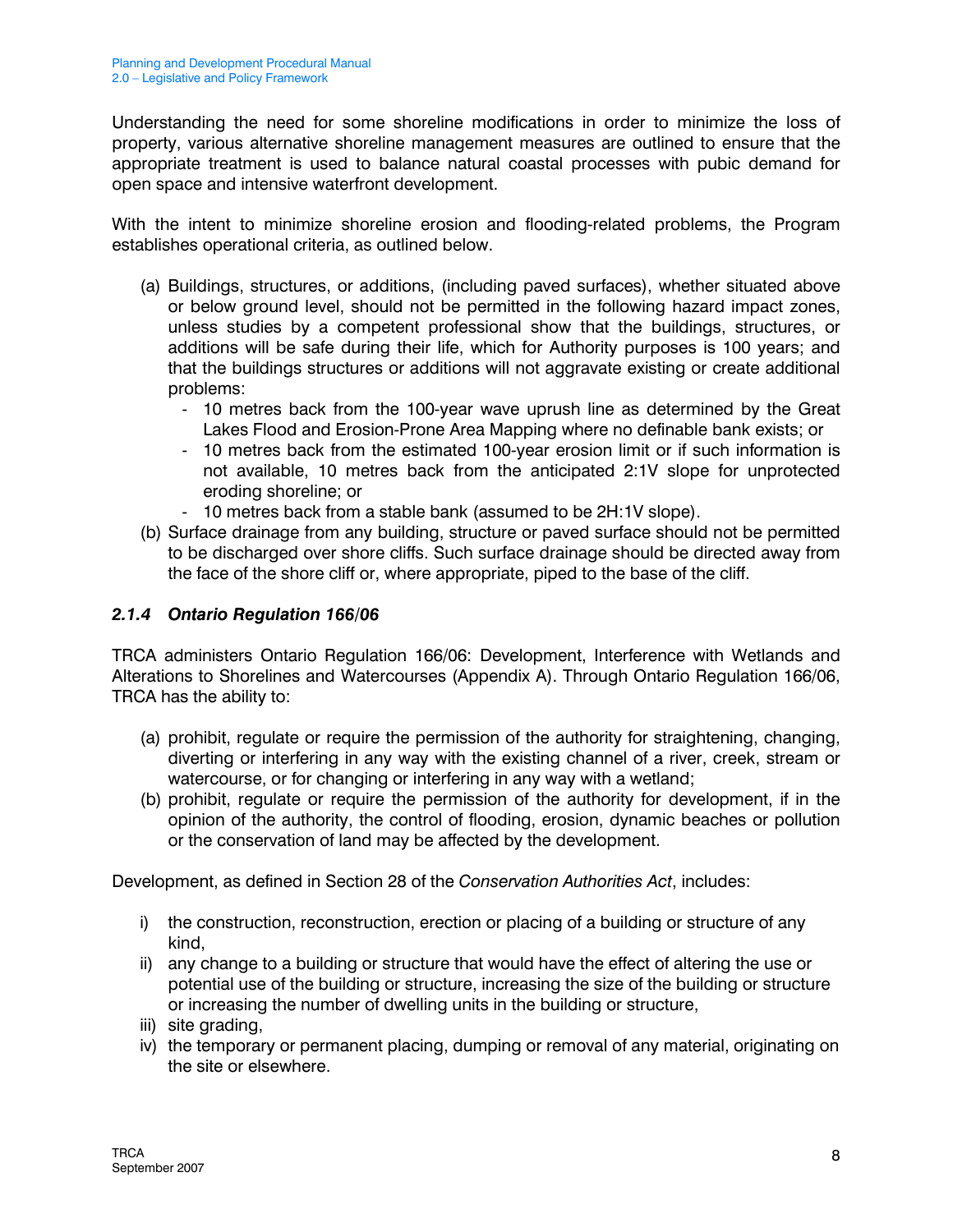Permit applications made under Ontario Regulation 166/06 are assessed to determine if proposed works will affect the control of flooding, erosion, dynamic beaches, pollution or the conservation of land in accordance with TRCA's programs and policies. The Ontario Mining and Lands Commissioner, an independent adjudicative tribunal with responsibilities under the Conservation Authorities Act, states that the conservation of land "includes all aspects of the physical environment, be it terrestrial, aquatic, biological, botanic or air and the relationship between them" (Appeal No. CA 007-92, 1994). A broad interpretation such as this gives support to the evolution of TRCA's policies and programs, further recognizing the ecosystem approach to land use planning.

TRCA undertook an extensive mapping exercise in support of Ontario Regulation 166/06. As noted in Section 12 of the Regulation, there are 132 maps that illustrate the Regulation Limit throughout TRCA's jurisdiction. The delineation of the Regulation Limit, which identifies the area of interest, not the development limit, was based on guidelines prepared by Conservation Ontario and the Ministry of Natural Resources (MNR). The guidelines described the criteria that were to be mapped and suggested methodologies for doing so, to ensure consistency delineating regulated areas throughout the province. The criteria that had to be mapped to identify the hazards associated with riverine systems were: the engineered floodplain; an estimated floodplain where engineered mapping was not available; the crest of slope, incorporating a toe erosion allowance and a stable slope allowance; and the meander belt. The criteria that had to be mapped to identify the hazards associated with the Lake Ontario Shoreline were: the 100-year flood level, the predicted long term stable slope of the bluffs and an allowance for dynamic beaches. Wetlands and associated areas of interference were also mapped. In addition, the guidelines addressed the allowance that was to be applied to the greatest extent of all riverine and Lake Ontario Shoreline hazards and the areas of interference that were applied around wetlands. It should be noted that the text of the Regulation takes precedence over the Regulation Limit mapping; some regulated hazards and features may not appear on the Regulation Limit mapping.

#### 2.2 Planning Act and Provincial Policy Statement

The Planning Act is the primary piece of legislation governing land use planning in Ontario. It sets out the means by which a municipality must implement land use planning decisions. Conservation authorities are a commenting agency under the Planning Act, and are thus able to provide input on planning matters.

Section 2 of the Planning Act is of particular relevance to conservation authorities since it outlines matters of provincial interest, such as:

- (a) the protection of ecological systems, including natural areas, features and functions;
- (c) the conservation and management of natural resources and the mineral resource base;
- (o) the protection of public heath and safety;
- (p) the appropriate location of growth and development.

These matters, which all approval authorities shall have regard for in carrying out their responsibilities under the Planning Act, directly support the mandate of conservation authorities.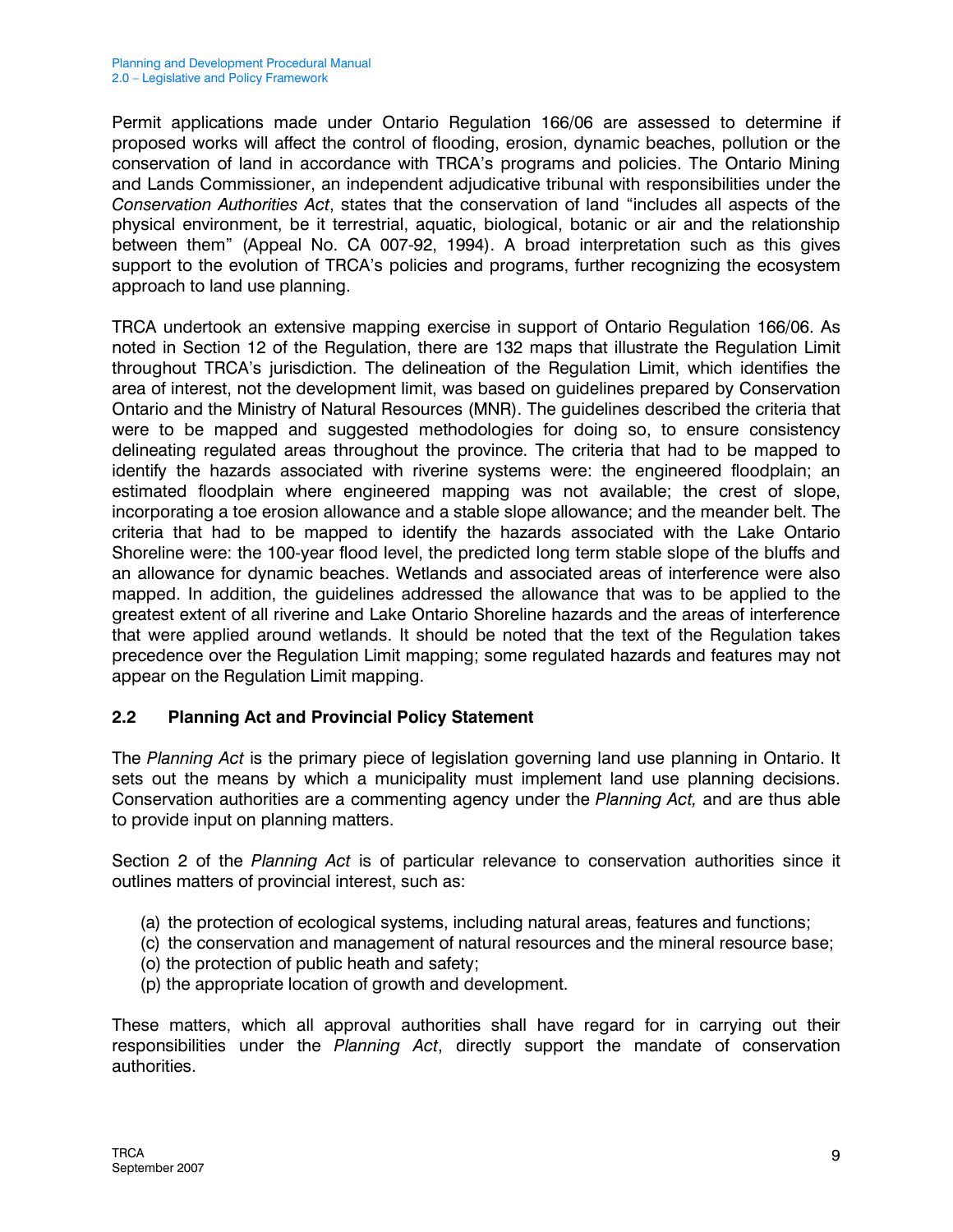Of interest to any agency involved in the planning process is Section 3 of the Planning Act, wherein the ability of the Province to develop and implement detailed policy statements for matters of provincial interest is established. These policy statements are articulated through the PPS. Of primary interest to conservation authorities are Sections 2.1, 2.2 and 3.1, as the policies contained in these sections correspond to the expertise of conservation authority staff. Section 2.1 provides direction for protecting natural heritage, Section 2.2 deals with water quality and quantity, and Section 3.1 addresses the management of natural hazards and the need to direct development outside of hazardous areas. It should, however, be noted that a number of policy threads run throughout the PPS that potentially have implications for these topic areas. Therefore, these sections should not be read in isolation. The PPS requires that municipalities and other agencies involved in planning, including conservation authorities, "shall be consistent with" the policy statement when reviewing and approving development applications.

## 2.2.1 Memorandums of Understanding

In the early 1990s, the Province began to download plan review responsibilities to municipal governments, moving out of their role as administrator of planning affairs to one of auditor. By the mid-1990s, the Province, through the Ministry of Municipal Affairs and Housing, had entered into Memorandums of Understanding (MOU) with municipalities to officially delegate this responsibility. While this delegation provided municipalities with a greater level of authority, it created a number of challenges, especially in the areas of environmental review and technical clearance, where they tended to have little expertise. The Province therefore entered into an MOU with Conservation Ontario, the umbrella organization that represents Ontario's 36 conservation authorities, to delegate the responsibility of upholding the natural hazards section of the PPS, Section 3.1, to conservation authorities. In this delegated role, conservation authorities are responsible for representing the "Provincial Interest" on natural hazard matters where the Province is not involved.

Just as the Province recognized the expertise of conservation authorities, municipalities commonly rely on them for advice on natural heritage and water quality and quantity. In TRCA's case, this relationship has been formalized through a series of MOUs with its regional municipalities and through a mix of formal and informal agreements with local municipalities. Generally, these MOUs and agreements stipulate that the protection, restoration and enhancement of the natural environment, and the safety of persons and property, is carried out in part through the review of, and preparation of comments on development applications, and that it is a shared responsibility of the municipality and TRCA. Parameters for plan review and technical clearance are also established along with protocols for streamlining the planning process. Specific responsibilities typically include establishing requirements and conditions to determine the need for, and adequacy of, studies that assess impacts and propose mitigation measures related to surface and groundwater, terrestrial features and functions, and habitats.

#### 2.3 Environmental Assessment Acts

In Ontario, Environmental Assessments (EA) are governed by two Acts: The Canadian Environmental Assessment Act and the Ontario Environmental Assessment Act. Federally initiated projects fall under the mandate of the Canadian *Environmental Assessment Act*, while all others are administered and addressed according to the Ontario Environmental Assessment Act. It is important to note, however, that these two Acts can apply to the same project and in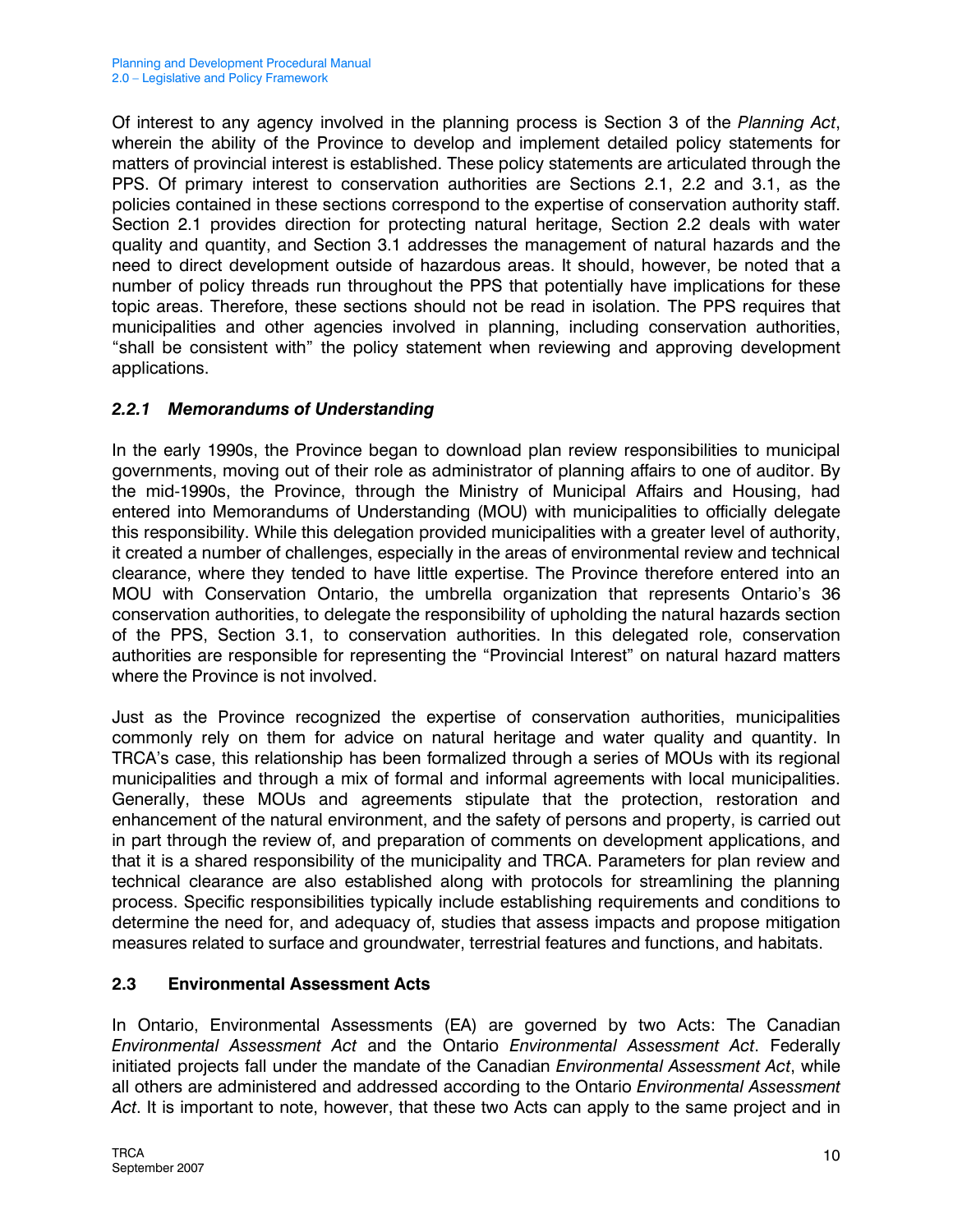such cases the proponent must meet the requirements of both Acts. While TRCA is involved with EAs that fall under the provincial legislation, there is an awareness of the general principles of the federal process amongst staff.

### 2.3.1 Canadian Environmental Assessment Act

The Canadian *Environmental Assessment Act* works to ensure that the environmental effects of federal level projects are carefully examined prior to their initiation. This is done in order that potentially adverse environmental effects can be addressed before any works are undertaken. The federal EA process is administered by the Canadian Environmental Assessment Agency.

In general, the Act is applied to projects where the Government of Canada is the decisionmaking authority, whether through funding or as a proponent, land manager, or regulator. The degree to which a project is assessed will depend on the scale and complexity of the project and its anticipated impact on the environment.

#### 2.3.2 Ontario Environmental Assessment Act

The purpose of Ontario's Environmental Assessment Act is "the betterment of the people of the whole or any part of Ontario by providing for the protection, conservation and wise management in Ontario of the environment". Within the Act, the term "environment" includes:

- a. air, land or water,
- b. plant and animal life, including human life,
- c. the social, economic and cultural conditions that influence the life of humans or a community,
- d. any building, structure, machine or other device or thing made by humans,
- e. any solid, liquid, gas, odour, heat, sound, vibration or radiation resulting directly or indirectly from human activities, or
- f. any part or combination of the foregoing and the interrelationships between any two or more of them.

Approved in 1975, the Act sets up a process for reviewing the environmental impact of proposed activities prior to their implementation. The Act applies to government ministries and agencies, conservation authorities and municipalities, and some private sector infrastructure projects, including roads, landfills, water and sewer undertakings, and electricity projects.

The Ministry of the Environment's EA program has three major processes, including:

- 1. Individual EAs These apply to large, complex projects with the potential for significant impacts on the environment, such as major landfills. Proponents must prepare a Terms of Reference, which serves as a work plan to guide and focus the preparation of an EA.
- 2. Class EAs These are for specific project types or classes and are based on the potential for environmental effects. Municipal roads, water and sewer, forest management, highways and GO Transit each have their own EA process. The government is proposing to give transit projects their own EA process. Every five years, municipalities can follow phases 1 and 2 of the Class EA process to prepare or update infrastructure Master Plans. The Master Plans are approved by municipal council and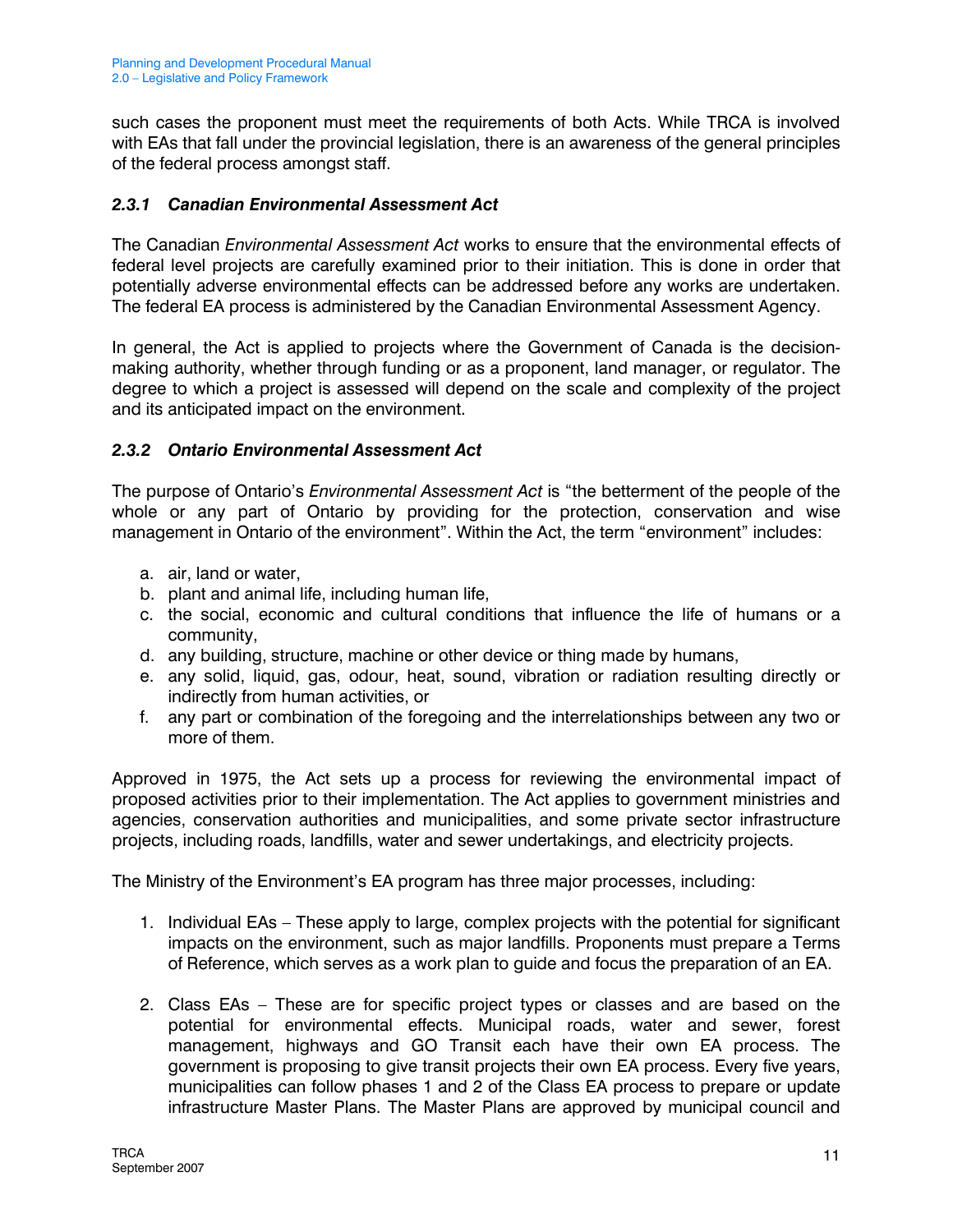include a schedule for completing the Class EA for each project, as well as proposing timing for the implementation of each project.

3. Electricity Generation and Transmission EAs – The EA rules for these types of projects are set out in the Electricity Projects Regulation. Depending on the environmental impacts and the type and size of the project, proponents must either undertake an Individual EA, a screening process or have no EA requirement. The screening process has been used for more than 30 generation projects in Ontario since 2001.

It is important to note that Individual EAs represent less than 5 per cent of all applications. The majority of EAs follow either the Class EA or the Electricity Generation and Transmission process.

As part of the overall planning process, TRCA is expected to review and comment on all EAs within its jurisdiction. This service is provided by TRCA's EA review team, which is made of up of planning and technical staff. TRCA planning staff provide the project management, facilitation and policy compliance component of the project review, while TRCA technical staff are responsible for reviewing technical details and strategic directions. When access to TRCA property is required for a project, TRCA's Conservation Lands and Property Services staff are involved.

## 2.4 Federal Fisheries Act

TRCA has a Level III agreement with Fisheries and Oceans Canada (DFO) to review projects under Section 35(1) of the Fisheries Act, which states that "no person shall carry on any work or undertaking that results in the harmful alteration, disruption or destruction of fish habitat" (HADD). This agreement has been established for the conservation and protection of fish habitat while promoting the principles of good fisheries management and client service. Under this agreement, TRCA assesses all proposals within its jurisdiction, regardless of other permitting requirements, to determine whether a proposal has the potential to result in a HADD. Any work that is likely to constitute a HADD must be reviewed and authorized by DFO. When a HADD is identified, TRCA's Ecology staff will work with Planning and Development staff to:

- 1. Advise the applicant on how to avoid any damage to fish habitat;
- 2. Advise the applicant on procedures for mitigating the impacts on fish habitat by redesigning the project to lessen the effects;
- 3. Advise the applicant on the preparation of a letter of intent and compensation package, as required by DFO for authorization to be approved; or
- 4. Forward the letter of intent and the compensation to DFO and consult with DFO staff as required.

Only DFO, through the Minister of Fisheries and Oceans, can authorize "compensation" regarding a HADD pursuant to Section 35(2) of the Federal Fisheries Act. While DFO prefers that compensation be planned on-site so that a net environmental gain is achieved through the project construction, there are circumstances where this is not practical or feasible. In cases where off-site compensation is required, TRCA Watershed Specialist staff will be consulted to assist in determining appropriate priority locations and projects. DFO does not prefer cash-inlieu as compensation for a HADD.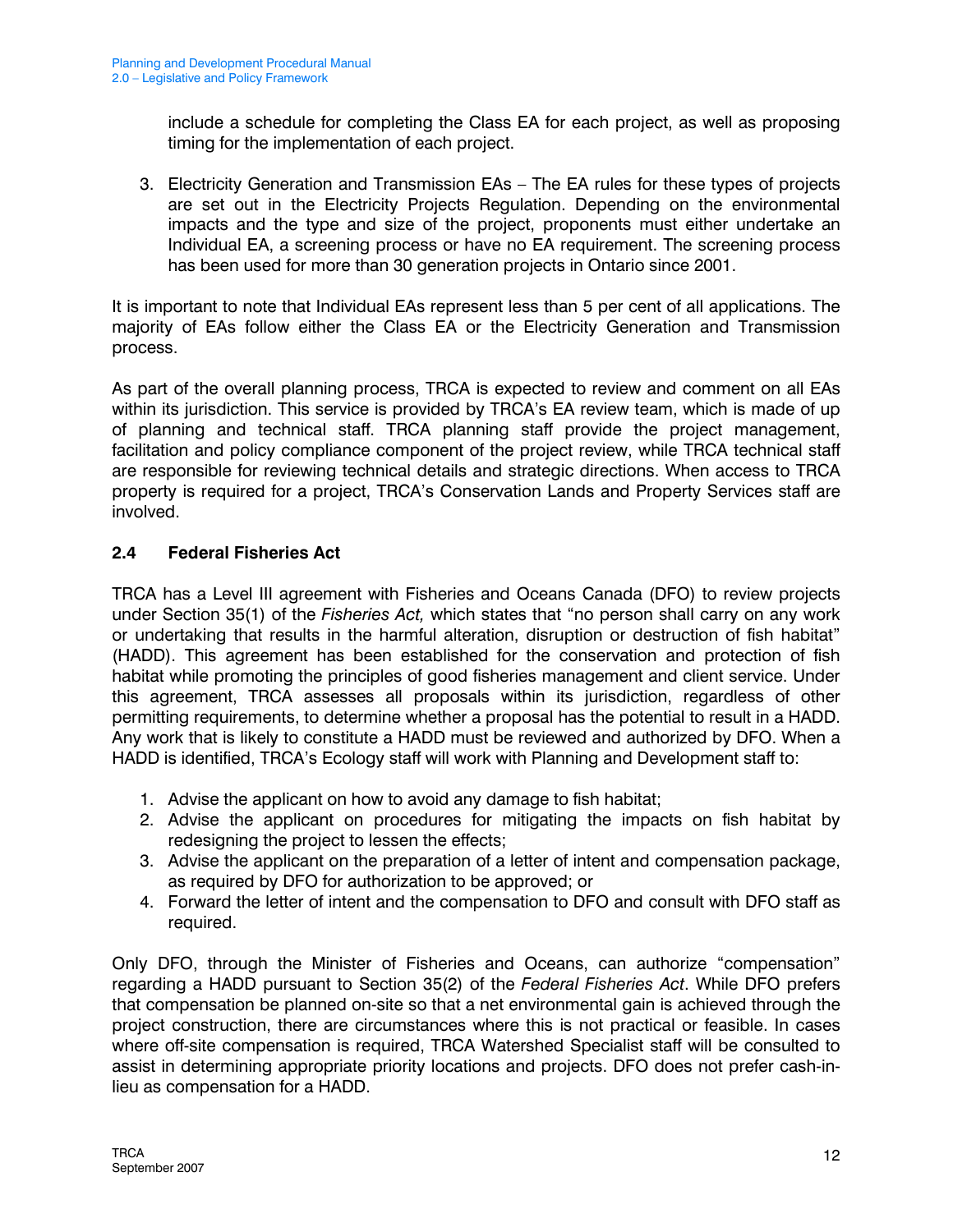TRCA staff will advise the applicant of any potential HADD as early in the review process as possible. However, it is often not until the detailed design or permit review stages that a HADD is officially determined, thus triggering the need to develop a compensation plan and initiate the Canadian *Environmental Assessment Act* review process if applicable. Examples of a HADD may include culvert extensions and channel realignments.

# 2.5 Niagara Escarpment Planning and Development Act

The Niagara Escarpment is a geological landform extending 725 km from Queenston, near Niagara Falls, to Tobermory, at the tip of the Bruce Peninsula. It encompasses a variety of topographic features and land uses, and is a source of some of southern Ontario's prime rivers and streams. Public concern about unregulated growth on the Escarpment led to the creation of the Niagara Escarpment Planning and Development Act (NEPDA) in 1973. The purpose of the NEPDA is "to provide for the maintenance of the Niagara Escarpment and land in its vicinity substantially as a continuous natural environment and to ensure only such development occurs as is compatible with that natural environment". At its inception, the NEPDA provided for the establishment of the Niagara Escarpment Commission (NEC) and the preparation of a provincial Niagara Escarpment Plan (NEP) to administer a development permit system. Development permit applications received by the NEC are circulated to the appropriate conservation authority, municipality and any other required agency for comment.

The NEC and TRCA have an established partnership where TRCA staff provides technical review (i.e., engineering, ecological, geotechnical, etc.) for all NEC development permit applications within TRCA's jurisdiction. All NEC applications reviewed by TRCA staff are subject to the policies outlined in the VSCMP. The review of these applications follows standard review protocol (i.e., screening, circulation to technical staff, site visits, comments, etc.). TRCA provides technical and scientific expertise to support the environmental planning function on how development should proceed to maintain, or where possible, enhance or restore, the natural environment. Under the current practice, TRCA does not charge a fee for the review of NEC applications. However, if requisite permits must be obtained by the applicant, fees outlined under TRCA's fee schedule for Ontario Regulation 166/06 apply.

#### 2.6 Oak Ridges Moraine Conservation Act

The Oak Ridges Moraine (ORM) is an environmentally sensitive geological landform in south central Ontario, covering 190,000 hectares. It stretches 160 km from west to east, lying just north of the Toronto area, and ranges in width from 4 to 20 km. It is a "depositional" feature comprised of significant sand and gravel deposits, characterized by prominent hills, which was created when powerful glaciers scraped across the region some 12,000 years ago. Functioning as a major drainage divide and groundwater recharge area, the ORM influences the movement of both surface water and groundwater. In TRCA's jurisdiction, the ORM serves as the headwaters for 4 major watersheds – the Humber, Don and Rouge rivers and Duffins Creek. The ORM is vital to the water resources, natural heritage, quality of life, and economy, especially the agricultural and aggregates sectors, of south central Ontario.

In response to the need for a sustainable management strategy to deal with the sensitive natural features and functions of the ORM, the provincial government passed the Oak Ridges Moraine Conservation Act (ORMCA), which took effect on November 17, 2001. The ORMCA authorizes the government to put in place a conservation plan for the future protection of 100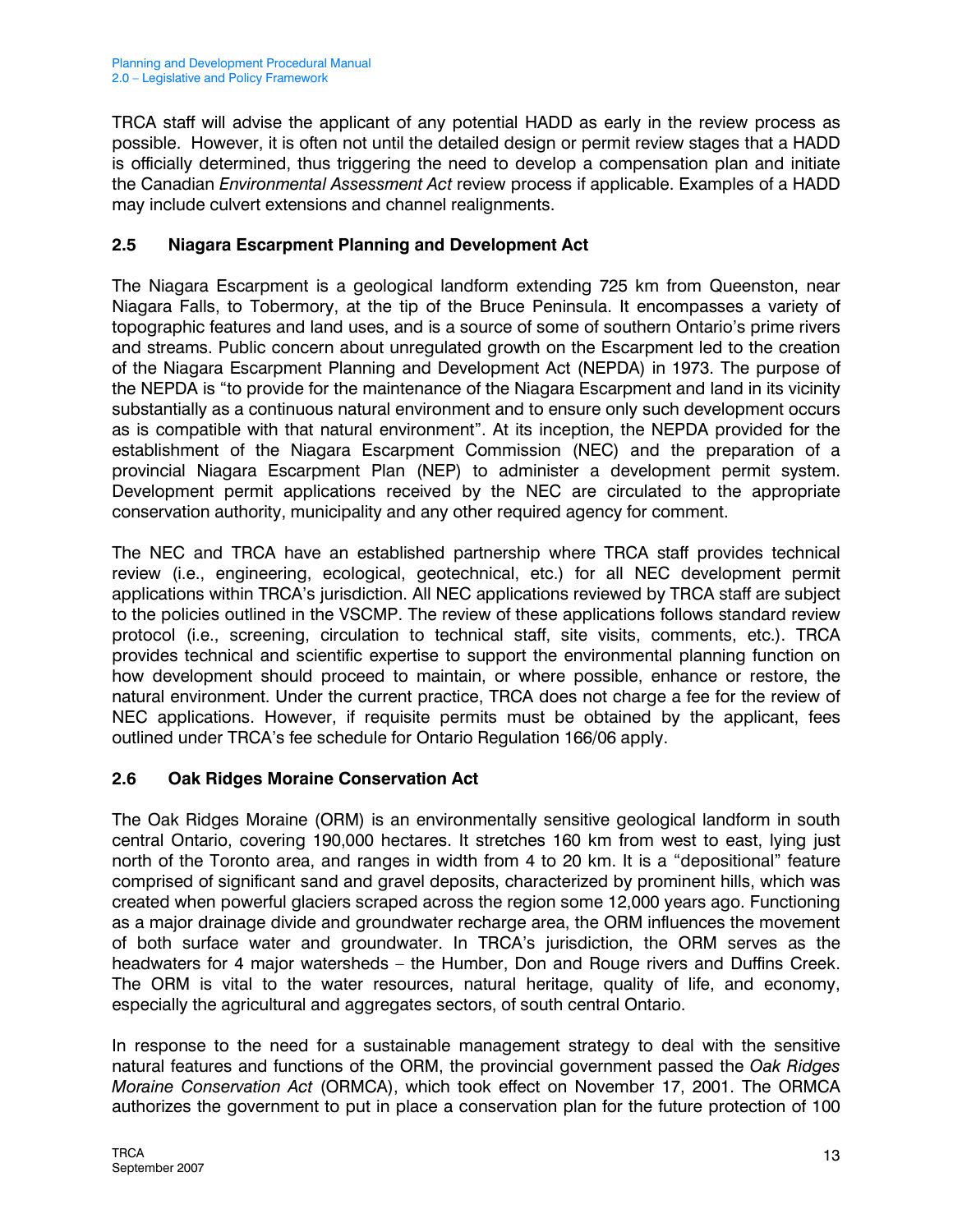per cent of the ORM's key natural heritage features and important water resources. Further, the ORMCA requires that municipalities amend their Official Plans to incorporate the requirements of the Oak Ridges Moraine Conservation Plan (ORMCP) and that all decisions made under the Planning Act must conform to the ORMCP.

The ORMCP is to be implemented primarily through decisions made under the Planning Act by municipalities. During the review of planning applications, TRCA planners screen for Key Natural Heritage and Hydrologically Sensitive Features located on the subject property, as identified in the ORMCP. While municipalities are the ultimate approval authority for planning applications, TRCA's role as a commenting agency is to provide an opinion to municipalities on applications regarding their effect on the ecological integrity of the ORM. The Province has issued a series of 17 technical guidelines to assist development proponents and review agencies to interpret and implement the requirements of the ORMCP. The required environmental reports to be prepared by the development proponents are circulated to technical staff for review. TRCA planners then submit consolidated comments and recommendations to the municipality. Although Ontario Regulation 166/06 is not specifically subject to the ORMCP, the pre-permit up-front Planning Act decisions should have the effect of ensuring that all subsequent permit applications will be in conformity with the ORMCP.

#### 2.7 Greenbelt Act

The Greenbelt Act received Royal Assent in February 2005 and provides the legislative authority for the Greenbelt Plan. The Greenbelt Plan identifies where urbanization should not occur in order to provide permanent protection to the agricultural land base and the ecological features and functions occurring in this landscape. It also complements other provincial initiatives such as the Rouge North Management Plan. The Plan includes lands within, and builds upon the ecological protection provided by the NEP and the ORMCP, and includes additional lands designated as Protected Countryside. The Protected Countryside is comprised of an Agricultural System, a Natural System, and a series of Settlement Areas. The Protected Countryside designation is intended to enhance the spatial extent of the agriculturally and environmentally protected areas currently covered by the NEP and the ORMCP, providing linkages between them and between the major watershed systems surrounding them. New urban growth (residential, industrial and commercial) is effectively prohibited within the Plan area, except within existing settlements or their approved boundaries. The Plan contains policies that allow for certain types of development in the Protected Countryside, but that development is restricted to uses serving the agricultural and rural community, or uses associated with recreation, infrastructure and natural resources. The Greenbelt Act requires that planning decisions conform to the Greenbelt Plan and that municipal Official Plans be amended to conform to the Greenbelt Plan. Within TRCA's jurisdiction, the southern boundary of the Greenbelt Plan serves to define the extent of the northern limits to urbanization of the Greater Golden Horseshoe. TRCA's role in implementing the Greenbelt Plan is the same as described above for the implementation of the ORMCP.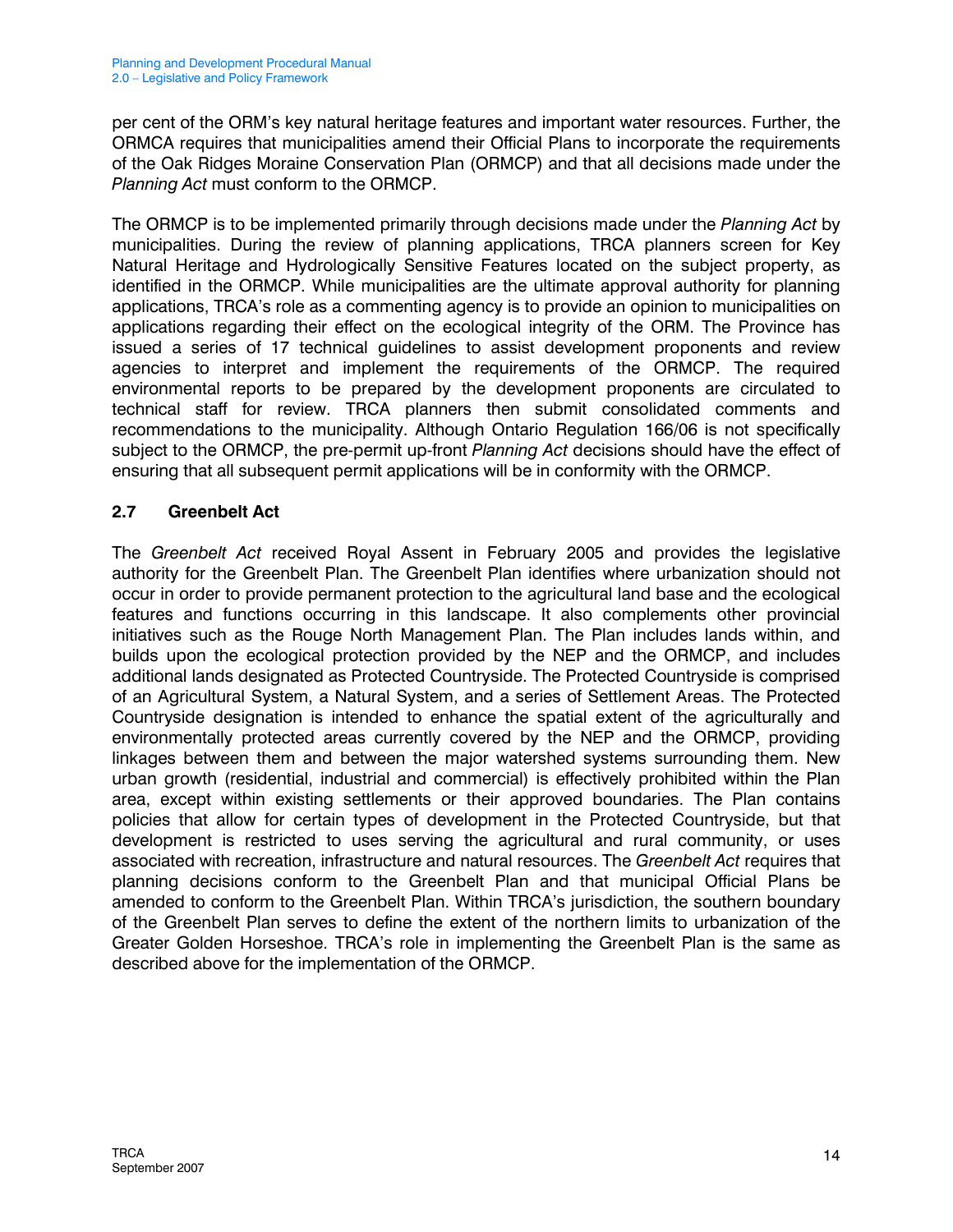#### 2.8 Lakes and Rivers Improvement Act

The Lakes and Rivers Improvement Act (LRIA) gives MNR the mandate to manage water-related activities. The purpose of the LRIA is to manage the use of the waters of the lakes and rivers of Ontario, to regulate improvements in them, and to provide for:

- **PEDITE:** preserving public rights in or over water;
- **PEDEPTER FIGHTER Interests of riparian owners;**
- **nanagement of fish, wildlife and other natural resources dependent on such waters;**
- **Permission in an interest** preserving natural amenities; and
- ensuring the suitability of the location and nature of improvements.

In April 2007, amendments to Ontario Regulation 454/96 under the LRIA were approved and the revised Regulation was filed as Ontario Regulation 160/07. The new Regulation provides that approvals under the LRIA are not required for specific activities where conservation authorities have Regulations under Section 28 of the Conservation Authorities Act in effect. It serves to reduce confusion to applicants where previous overlap existed between approvals required from MNR under the LRIA and conservation authorities under the Conservation Authorities Act. This direction will not remove the requirement for an approval of a dam as defined under the LRIA, or dam decommissioning works.

More specifically, these amendments serve to:

- 1. provide an exemption reducing overlap that previously existed between approvals required from MNR under the LRIA and from conservation authorities under the Conservation Authorities Act in regard to water crossing and channelization projects;
- 2. strengthen and clarify the definition of a dam under the LRIA by removing the definition of a dam as stated in Ontario Regulation 454/96 that was inconsistent with the definition provided in the LRIA;
- 3. clarify which works, such as alteration, repair, or decommissioning of a dam require approval; and
- 4. define that approval is required before a dam is operated in a manner inconsistent with that contemplated in previous approval under the LRIA.

MNR will provide engineering support to conservation authorities that do not have sufficient technical expertise or capacity, upon their request.

#### 2.9 Parkway Belt West Plan

The Parkway Belt West Plan (PBWP) was implemented in 1978 to create a multi-purpose utility corridor, urban separator and linked open space system. The Parkway Belt Planning and Development Act, 1973 (now the Ontario Planning and Development Act, 1994) is the implementing legislation for the PBWP. The area covered by the Plan is divided into two general land use categories, the Public Use Area and the Complementary Use Area. Public Use Areas are defined as presently used or to be predominantly used in the future for public uses. Public Use Areas consist of areas designated as Public Open Space and Buffer Area, Utility, Electric Power Facility, Road and Inter-Urban Transit. Complementary Use Areas are to be predominantly used for private uses that aid in the Plan's objective of preserving the country landscape and encouraging land uses such as agricultural, recreational and institutional